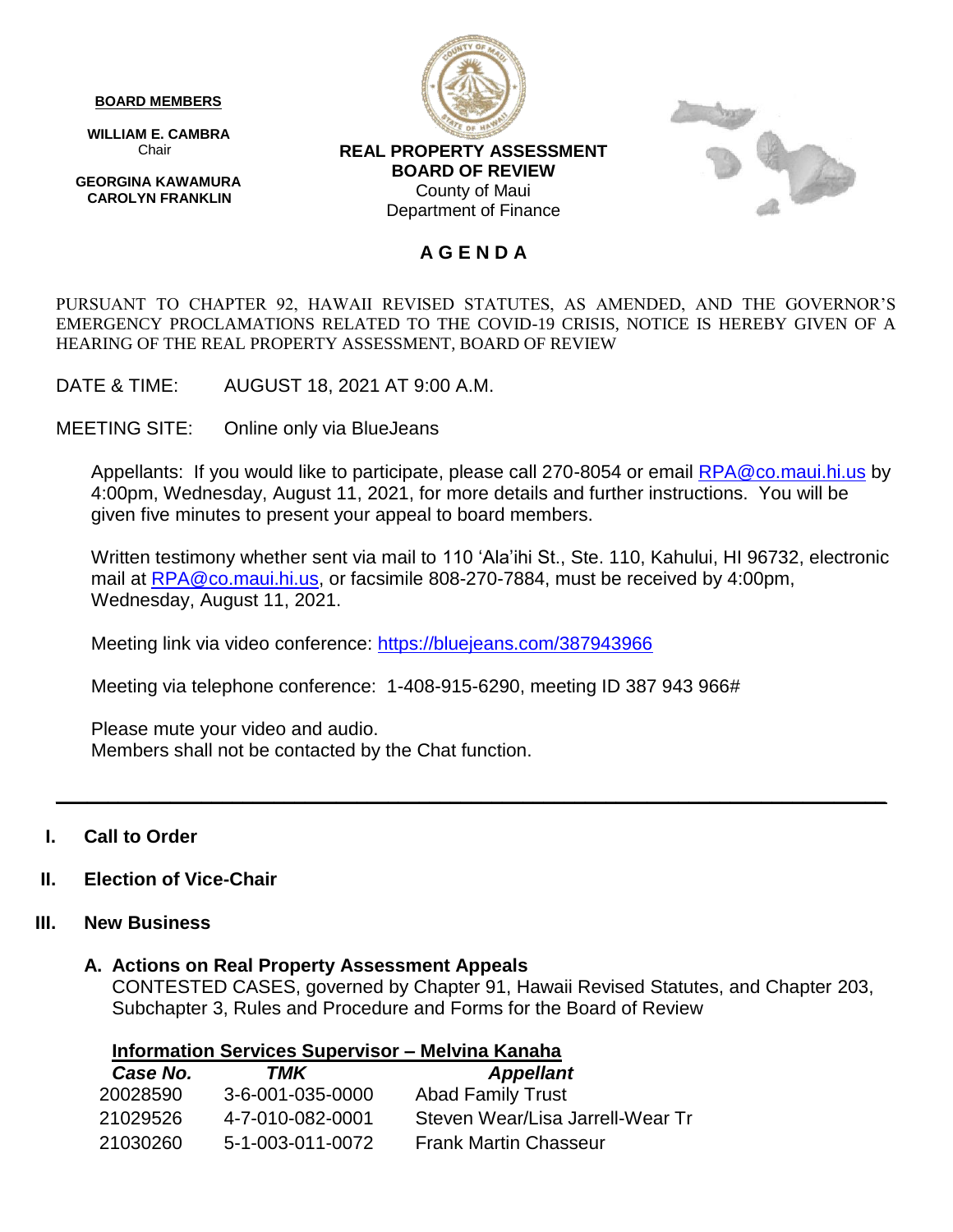Real Property Assessment Agenda August 18, 2021

## **Property Technical Officer – Kari Stockwell**

| Case No. | TMK              | <b>Appellant</b>   |
|----------|------------------|--------------------|
| 21029673 | 2-1-005-086-0078 | Digital Makena LLC |

# **Real Property Appraiser – James 'Kimo' Kurokawa**

| Case No. | TMK              | <b>Appellant</b>                        |
|----------|------------------|-----------------------------------------|
| 21029731 | 4-2-001-024-0050 | Patricia S Eastman                      |
| 21029719 | 4-2-001-024-0051 | Patricia Eastman Separate Prop Tr       |
| 21029609 | 4-2-001-024-0052 | Cassidy Family 1990 Trust               |
| 21029584 | 4-2-001-024-0079 | <b>Kapalua Oceanfront LLC</b>           |
| 21028662 | 4-2-001-024-0112 | Alan Eton Loh                           |
| 21029524 | 4-2-001-024-0119 | 500 Bay Drive LLC                       |
| 21028658 | 4-2-001-024-0130 | Donald Camph/Siwek, Sarah Tr            |
| 21029543 | 4-2-001-030-0009 | Ironkap LLC                             |
| 21028819 | 4-2-001-030-0017 | Jonathan Lord                           |
| 21029546 | 4-2-006-001-0002 | <b>Pashley Family Trust</b>             |
| 21029284 | 4-2-006-001-0003 | Kathleen M Bernau Trust                 |
| 21028691 | 4-2-006-001-0005 | Lawrence/Elaine Sherwood Tr             |
| 21029314 | 4-2-006-001-0012 | <b>Riley C Mattson Trust</b>            |
| 21028769 | 4-2-006-001-0034 | Gordon B Keep                           |
| 21029561 | 4-6-002-007-0014 | Peter & Lori Fisher Trust               |
| 21029711 | 4-6-002-007-0016 | James Aloysius Hare III & Mary Ann Hare |
| 21030259 | 4-6-002-007-0050 | <b>Koller Family LP</b>                 |
| 21029775 | 4-6-002-007-0086 | Luise Layher                            |
| 21029793 | 4-6-002-007-0122 | Wigert-Yee Trust                        |
|          |                  |                                         |

### **Real Property Appraiser – Arielle Obrero**

| Case No. | TMK              | <b>Appellant</b>            |
|----------|------------------|-----------------------------|
| 21028677 | 2-1-008-117-0016 | Corrigan Family Tr          |
| 21028789 | 2-1-008-117-0025 | Robert & Kelly Meldrum Tr   |
| 21029730 | 2-1-008-117-0105 | Steven Moore Family 1976 Tr |
| 21029679 | 2-1-008-117-0106 | <b>Gatlin Family Trust</b>  |
| 21029774 | 2-1-008-117-0108 | <b>Ginn Family Trust</b>    |
| 21028713 | 2-1-008-117-0117 | Sheila S Gardner            |
| 21028699 | 2-1-008-117-0121 | Peter Mikhalev              |
| 21029443 | 2-1-008-119-0006 | <b>Robert Henry Stan</b>    |
| 21029522 | 2-1-008-119-0042 | Ho'olei LLC                 |
| 21028785 | 2-1-008-119-0051 | Hill Revocable Living Tr    |
| 21028818 | 2-1-008-119-0052 | Jill A Petruska Trust       |
| 21029514 | 2-1-008-119-0060 | <b>Herman USA Trust</b>     |
| 21029688 | 2-1-008-119-0061 | Charles/Linda Fresquez      |
| 21029569 | 2-1-008-119-0071 | <b>Enidina Canty Trust</b>  |
| 21029570 | 2-1-008-119-0111 | Fred J Morgan Trust         |
|          |                  |                             |